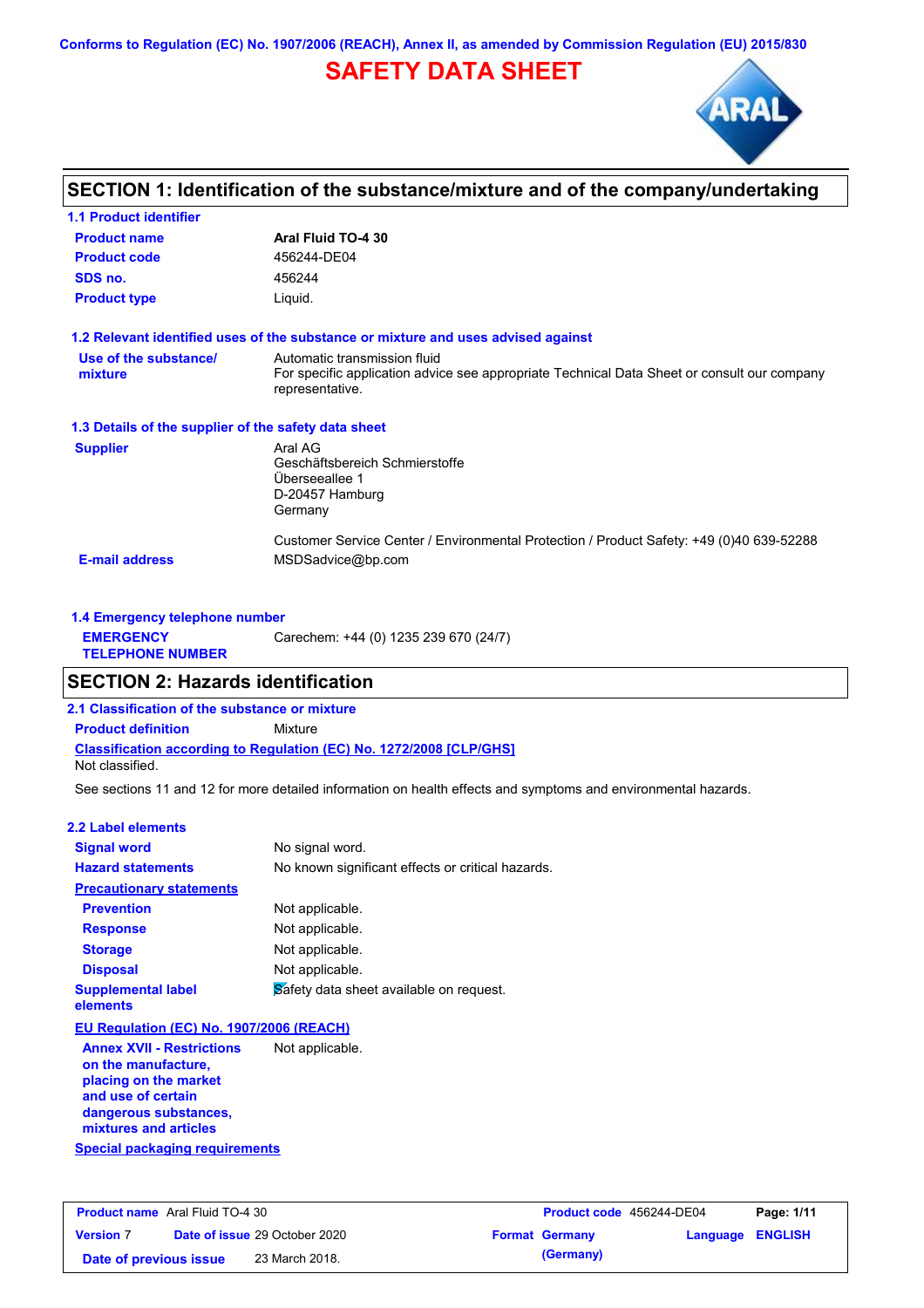# **SECTION 2: Hazards identification**

| <b>Containers to be fitted</b><br>with child-resistant<br>fastenings                                                     | Not applicable.                                                                                                                            |
|--------------------------------------------------------------------------------------------------------------------------|--------------------------------------------------------------------------------------------------------------------------------------------|
| <b>Tactile warning of danger</b>                                                                                         | Not applicable.                                                                                                                            |
| 2.3 Other hazards                                                                                                        |                                                                                                                                            |
| <b>Results of PBT and vPvB</b><br>assessment                                                                             | Product does not meet the criteria for PBT or vPvB according to Regulation (EC) No. 1907/2006,<br>Annex XIII.                              |
| <b>Product meets the criteria</b><br>for PBT or vPvB according<br>to Regulation (EC) No.<br><b>1907/2006, Annex XIII</b> | This mixture does not contain any substances that are assessed to be a PBT or a vPvB.                                                      |
| Other hazards which do<br>not result in classification                                                                   | Experimental data on one or more of the components has been used to determine all or part of<br>the hazard classification of this product. |

## **SECTION 3: Composition/information on ingredients**

### **3.2 Mixtures**

Mixture **Product definition**

Highly refined base oil (IP 346 DMSO extract < 3%). Proprietary performance additives.

| <b>Product/ingredient</b><br>name                                      | <b>Identifiers</b>                                              |      | % | <b>Regulation (EC) No.</b><br>1272/2008 [CLP] | <b>Type</b> |
|------------------------------------------------------------------------|-----------------------------------------------------------------|------|---|-----------------------------------------------|-------------|
| Phenol, dodecyl-, sulphurised,<br>carbonates, calcium salts, overbased | REACH #: 01-2119524004-56<br>$EC: 272-234-3$<br>CAS: 68784-26-9 | ו≥ ≤ |   | Aquatic Chronic 4, H413                       | $[1]$       |
| Zinc bis [O, O-bis (2-ethylhexyl)] bis<br>(dithiophosphate)            | REACH #: 01-2119493635-27<br>EC: 224-235-5<br>CAS: 4259-15-8    | ו≥ ≤ |   | Eye Dam. 1, H318<br>Aquatic Chronic 2, H411   | [1] [2]     |

**See Section 16 for the full text of the H statements declared above.**

### **Type**

[1] Substance classified with a health or environmental hazard

[2] Substance with a workplace exposure limit

[3] Substance meets the criteria for PBT according to Regulation (EC) No. 1907/2006, Annex XIII

[4] Substance meets the criteria for vPvB according to Regulation (EC) No. 1907/2006, Annex XIII

[5] Substance of equivalent concern

[6] Additional disclosure due to company policy

Occupational exposure limits, if available, are listed in Section 8.

## **SECTION 4: First aid measures**

### **4.1 Description of first aid measures**

| <b>Eye contact</b>                | In case of contact, immediately flush eyes with plenty of water for at least 15 minutes. Eyelids<br>should be held away from the eyeball to ensure thorough rinsing. Check for and remove any<br>contact lenses. Get medical attention if irritation develops. |
|-----------------------------------|----------------------------------------------------------------------------------------------------------------------------------------------------------------------------------------------------------------------------------------------------------------|
| <b>Skin contact</b>               | Flush contaminated skin with plenty of water. Remove contaminated clothing and shoes.<br>Wash clothing before reuse. Clean shoes thoroughly before reuse. Get medical attention if<br>irritation develops.                                                     |
| <b>Inhalation</b>                 | If inhaled, remove to fresh air. Get medical attention if symptoms occur.                                                                                                                                                                                      |
| <b>Ingestion</b>                  | Do not induce vomiting unless directed to do so by medical personnel. Get medical attention if<br>symptoms occur.                                                                                                                                              |
| <b>Protection of first-aiders</b> | No action shall be taken involving any personal risk or without suitable training.                                                                                                                                                                             |

### **4.2 Most important symptoms and effects, both acute and delayed**

See Section 11 for more detailed information on health effects and symptoms.

| <b>Potential acute health effects</b> |                                                                                                     |
|---------------------------------------|-----------------------------------------------------------------------------------------------------|
| <b>Inhalation</b>                     | Vapour inhalation under ambient conditions is not normally a problem due to low vapour<br>pressure. |
| <b>Ingestion</b>                      | No known significant effects or critical hazards.                                                   |
| <b>Skin contact</b>                   | No known significant effects or critical hazards.                                                   |
| <b>Eye contact</b>                    | Not classified as an eye irritant. Based on data available for this or related materials.           |

| <b>Product name</b> Aral Fluid TO-4 30 |  | <b>Product code</b> 456244-DE04      |  | Page: 2/11            |                  |  |
|----------------------------------------|--|--------------------------------------|--|-----------------------|------------------|--|
| <b>Version 7</b>                       |  | <b>Date of issue 29 October 2020</b> |  | <b>Format Germany</b> | Language ENGLISH |  |
| Date of previous issue                 |  | 23 March 2018.                       |  | (Germany)             |                  |  |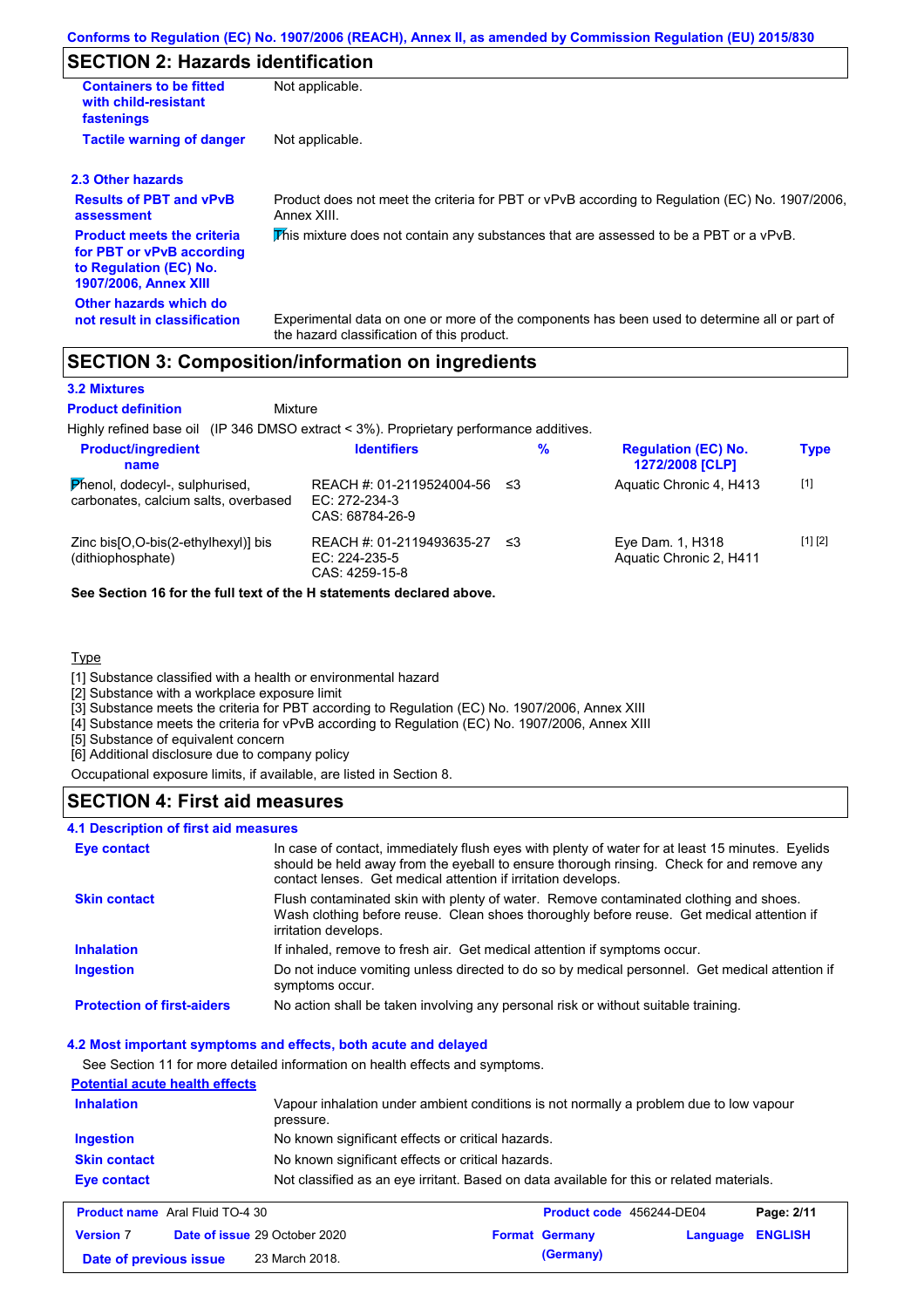### **Conforms to Regulation (EC) No. 1907/2006 (REACH), Annex II, as amended by Commission Regulation (EU) 2015/830**

# **SECTION 4: First aid measures**

|                     | Delayed and immediate effects as well as chronic effects from short and long-term exposure                        |
|---------------------|-------------------------------------------------------------------------------------------------------------------|
| <b>Inhalation</b>   | Overexposure to the inhalation of airborne droplets or aerosols may cause irritation of the<br>respiratory tract. |
| Ingestion           | Ingestion of large quantities may cause nausea and diarrhoea.                                                     |
| <b>Skin contact</b> | Prolonged or repeated contact can defat the skin and lead to irritation and/or dermatitis.                        |
| <b>Eye contact</b>  | Potential risk of transient stinging or redness if accidental eye contact occurs.                                 |

### **4.3 Indication of any immediate medical attention and special treatment needed**

**Notes to physician** Treatment should in general be symptomatic and directed to relieving any effects.

# **SECTION 5: Firefighting measures**

| 5.1 Extinguishing media                                                                                                                |                                                                                                                                                                                                                                                                                                                                                                   |  |  |
|----------------------------------------------------------------------------------------------------------------------------------------|-------------------------------------------------------------------------------------------------------------------------------------------------------------------------------------------------------------------------------------------------------------------------------------------------------------------------------------------------------------------|--|--|
| <b>Suitable extinguishing</b><br>media                                                                                                 | In case of fire, use foam, dry chemical or carbon dioxide extinguisher or spray.                                                                                                                                                                                                                                                                                  |  |  |
| <b>Unsuitable extinguishing</b><br>media                                                                                               | Do not use water jet. The use of a water jet may cause the fire to spread by splashing the<br>burning product.                                                                                                                                                                                                                                                    |  |  |
| 5.2 Special hazards arising from the substance or mixture                                                                              |                                                                                                                                                                                                                                                                                                                                                                   |  |  |
| <b>Hazards from the</b><br>In a fire or if heated, a pressure increase will occur and the container may burst.<br>substance or mixture |                                                                                                                                                                                                                                                                                                                                                                   |  |  |
| <b>Hazardous combustion</b><br>products                                                                                                | Combustion products may include the following:<br>carbon oxides (CO, CO <sub>2</sub> ) (carbon monoxide, carbon dioxide)<br>phosphorus oxides<br>sulphur oxides (SO, SO <sub>2</sub> , etc.)                                                                                                                                                                      |  |  |
| 5.3 Advice for firefighters                                                                                                            |                                                                                                                                                                                                                                                                                                                                                                   |  |  |
| <b>Special precautions for</b><br>fire-fighters                                                                                        | No action shall be taken involving any personal risk or without suitable training. Promptly<br>isolate the scene by removing all persons from the vicinity of the incident if there is a fire.                                                                                                                                                                    |  |  |
| <b>Special protective</b><br>equipment for fire-fighters                                                                               | Fire-fighters should wear appropriate protective equipment and self-contained breathing<br>apparatus (SCBA) with a full face-piece operated in positive pressure mode. Clothing for fire-<br>fighters (including helmets, protective boots and gloves) conforming to European standard EN<br>469 will provide a basic level of protection for chemical incidents. |  |  |

## **SECTION 6: Accidental release measures**

| 6.1 Personal precautions, protective equipment and emergency procedures |                                                                                                                                                                                                                                                                                                                                                                                                |  |                          |          |                |
|-------------------------------------------------------------------------|------------------------------------------------------------------------------------------------------------------------------------------------------------------------------------------------------------------------------------------------------------------------------------------------------------------------------------------------------------------------------------------------|--|--------------------------|----------|----------------|
| For non-emergency<br>personnel                                          | No action shall be taken involving any personal risk or without suitable training. Evacuate<br>surrounding areas. Keep unnecessary and unprotected personnel from entering. Do not touch<br>or walk through spilt material. Floors may be slippery; use care to avoid falling. Put on<br>appropriate personal protective equipment.                                                            |  |                          |          |                |
| For emergency responders                                                | If specialised clothing is required to deal with the spillage, take note of any information in<br>Section 8 on suitable and unsuitable materials. See also the information in "For non-<br>emergency personnel".                                                                                                                                                                               |  |                          |          |                |
| <b>6.2 Environmental</b><br>precautions                                 | Avoid dispersal of spilt material and runoff and contact with soil, waterways, drains and sewers.<br>Inform the relevant authorities if the product has caused environmental pollution (sewers,<br>waterways, soil or air).                                                                                                                                                                    |  |                          |          |                |
| 6.3 Methods and material for containment and cleaning up                |                                                                                                                                                                                                                                                                                                                                                                                                |  |                          |          |                |
| <b>Small spill</b>                                                      | Stop leak if without risk. Move containers from spill area. Absorb with an inert material and<br>place in an appropriate waste disposal container. Dispose of via a licensed waste disposal<br>contractor.                                                                                                                                                                                     |  |                          |          |                |
| <b>Large spill</b>                                                      | Stop leak if without risk. Move containers from spill area. Prevent entry into sewers, water<br>courses, basements or confined areas. Contain and collect spillage with non-combustible,<br>absorbent material e.g. sand, earth, vermiculite or diatomaceous earth and place in container<br>for disposal according to local regulations. Dispose of via a licensed waste disposal contractor. |  |                          |          |                |
| 6.4 Reference to other<br><b>sections</b>                               | See Section 1 for emergency contact information.<br>See Section 5 for firefighting measures.<br>See Section 8 for information on appropriate personal protective equipment.<br>See Section 12 for environmental precautions.<br>See Section 13 for additional waste treatment information.                                                                                                     |  |                          |          |                |
| <b>Product name</b> Aral Fluid TO-4 30                                  |                                                                                                                                                                                                                                                                                                                                                                                                |  | Product code 456244-DE04 |          | Page: 3/11     |
| <b>Version 7</b><br>Date of issue 29 October 2020                       |                                                                                                                                                                                                                                                                                                                                                                                                |  | <b>Format Germany</b>    | Language | <b>ENGLISH</b> |

**Date of previous issue** 23 March 2018. **(Germany) (Germany)**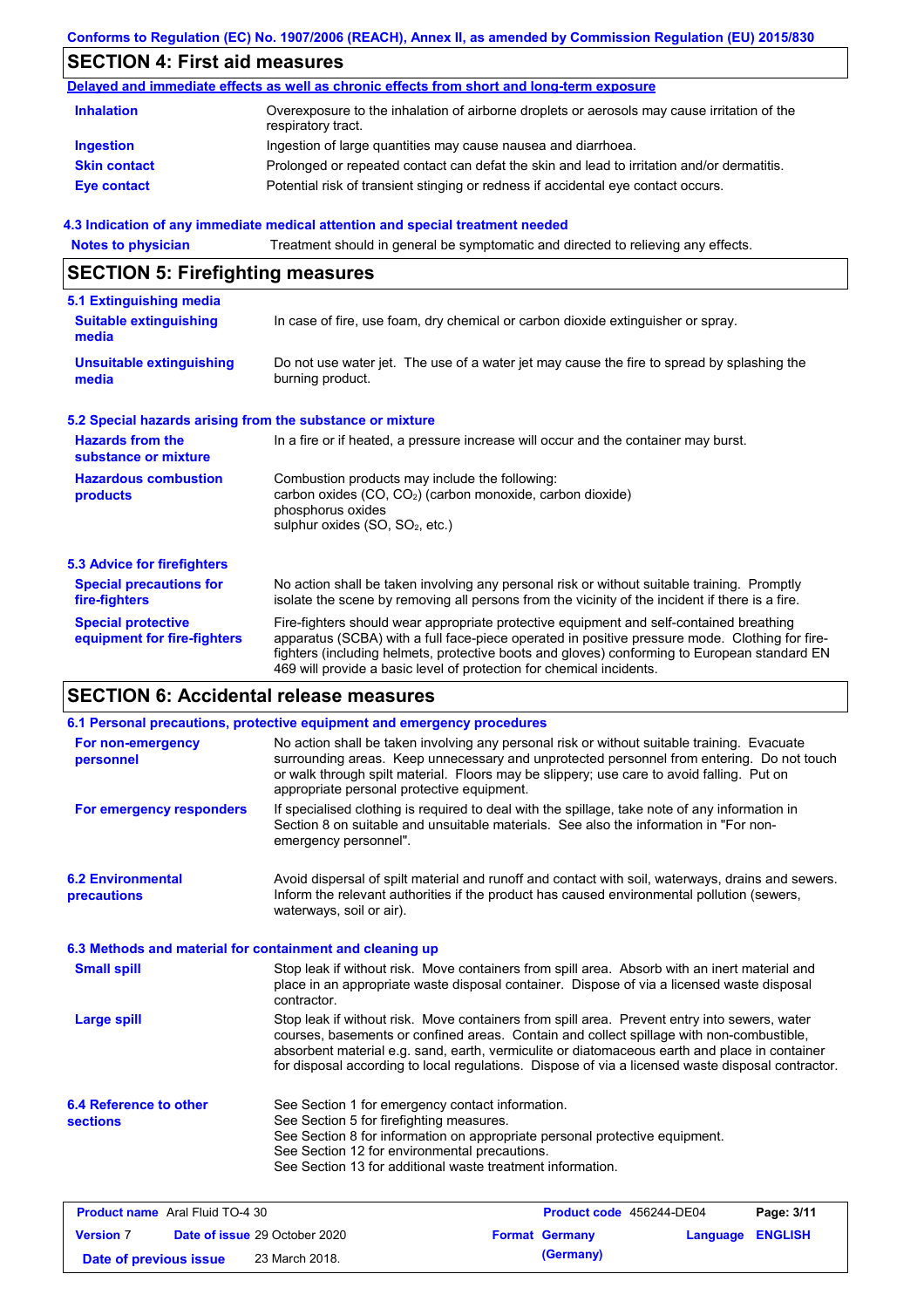# **SECTION 7: Handling and storage**

| <b>Protective measures</b>                                                    | Put on appropriate personal protective equipment.                                                                                                                                                                                                                                                                                                                                                                                                                                        |
|-------------------------------------------------------------------------------|------------------------------------------------------------------------------------------------------------------------------------------------------------------------------------------------------------------------------------------------------------------------------------------------------------------------------------------------------------------------------------------------------------------------------------------------------------------------------------------|
| <b>Advice on general</b><br>occupational hygiene                              | Eating, drinking and smoking should be prohibited in areas where this material is handled.<br>stored and processed. Wash thoroughly after handling. Remove contaminated clothing and<br>protective equipment before entering eating areas. See also Section 8 for additional<br>information on hygiene measures.                                                                                                                                                                         |
| <b>7.2 Conditions for safe</b><br>storage, including any<br>incompatibilities | Store in accordance with local requlations. Store in a dry, cool and well-ventilated area, away<br>from incompatible materials (see Section 10). Keep away from heat and direct sunlight. Keep<br>container tightly closed and sealed until ready for use. Containers that have been opened must<br>be carefully resealed and kept upright to prevent leakage. Store and use only in equipment/<br>containers designed for use with this product. Do not store in unlabelled containers. |
| <b>Not suitable</b>                                                           | Prolonged exposure to elevated temperature                                                                                                                                                                                                                                                                                                                                                                                                                                               |
| <b>Germany - Storage code</b>                                                 | 10                                                                                                                                                                                                                                                                                                                                                                                                                                                                                       |

### **7.3 Specific end use(s) Recommendations**

See section 1.2 and Exposure scenarios in annex, if applicable.

# **SECTION 8: Exposure controls/personal protection**

## **8.1 Control parameters**

| <b>Product/ingredient name</b>                                   |                               |                                                                                                                                                                                                                                                                                                                                                                                                                                                                                                                                                                                                                                                                                                                                                                                                                                                                                                                                                                                                                            | <b>Exposure limit values</b>                                                                                                                                                                                                                                                                                                                 |          |                |
|------------------------------------------------------------------|-------------------------------|----------------------------------------------------------------------------------------------------------------------------------------------------------------------------------------------------------------------------------------------------------------------------------------------------------------------------------------------------------------------------------------------------------------------------------------------------------------------------------------------------------------------------------------------------------------------------------------------------------------------------------------------------------------------------------------------------------------------------------------------------------------------------------------------------------------------------------------------------------------------------------------------------------------------------------------------------------------------------------------------------------------------------|----------------------------------------------------------------------------------------------------------------------------------------------------------------------------------------------------------------------------------------------------------------------------------------------------------------------------------------------|----------|----------------|
| $\mathbb{Z}$ inc bis[O,O-bis(2-ethylhexyl)] bis(dithiophosphate) |                               | DFG MAC-values list (Germany).<br>Form: Inhalable fraction<br>Form: Respirable fraction<br>fraction                                                                                                                                                                                                                                                                                                                                                                                                                                                                                                                                                                                                                                                                                                                                                                                                                                                                                                                        | TWA: 2 mg/m <sup>3</sup> 8 hours. Issued/Revised: 7/2013 Form: Inhalable fraction<br>PEAK: 4 mg/m <sup>3</sup> , 4 times per shift, 15 minutes. Issued/Revised: 7/2013<br>PEAK: 0.4 mg/m <sup>3</sup> , 4 times per shift, 15 minutes. Issued/Revised: 7/2012<br>TWA: 0.1 mg/m <sup>3</sup> 8 hours. Issued/Revised: 7/2012 Form: Respirable |          |                |
| <b>Recommended monitoring</b><br>procedures                      |                               | If this product contains ingredients with exposure limits, personal, workplace atmosphere or<br>biological monitoring may be required to determine the effectiveness of the ventilation or other<br>control measures and/or the necessity to use respiratory protective equipment. Reference<br>should be made to monitoring standards, such as the following: European Standard EN 689<br>(Workplace atmospheres - Guidance for the assessment of exposure by inhalation to chemical<br>agents for comparison with limit values and measurement strategy) European Standard EN<br>14042 (Workplace atmospheres - Guide for the application and use of procedures for the<br>assessment of exposure to chemical and biological agents) European Standard EN 482<br>(Workplace atmospheres - General requirements for the performance of procedures for the<br>measurement of chemical agents) Reference to national guidance documents for methods for<br>the determination of hazardous substances will also be required. |                                                                                                                                                                                                                                                                                                                                              |          |                |
| <b>Derived No Effect Level</b>                                   |                               |                                                                                                                                                                                                                                                                                                                                                                                                                                                                                                                                                                                                                                                                                                                                                                                                                                                                                                                                                                                                                            |                                                                                                                                                                                                                                                                                                                                              |          |                |
| No DNELs/DMELs available.                                        |                               |                                                                                                                                                                                                                                                                                                                                                                                                                                                                                                                                                                                                                                                                                                                                                                                                                                                                                                                                                                                                                            |                                                                                                                                                                                                                                                                                                                                              |          |                |
| <b>Predicted No Effect Concentration</b>                         |                               |                                                                                                                                                                                                                                                                                                                                                                                                                                                                                                                                                                                                                                                                                                                                                                                                                                                                                                                                                                                                                            |                                                                                                                                                                                                                                                                                                                                              |          |                |
| No PNECs available                                               |                               |                                                                                                                                                                                                                                                                                                                                                                                                                                                                                                                                                                                                                                                                                                                                                                                                                                                                                                                                                                                                                            |                                                                                                                                                                                                                                                                                                                                              |          |                |
| <b>8.2 Exposure controls</b>                                     |                               |                                                                                                                                                                                                                                                                                                                                                                                                                                                                                                                                                                                                                                                                                                                                                                                                                                                                                                                                                                                                                            |                                                                                                                                                                                                                                                                                                                                              |          |                |
| <b>Appropriate engineering</b><br><b>controls</b>                |                               | Provide exhaust ventilation or other engineering controls to keep the relevant airborne<br>concentrations below their respective occupational exposure limits.<br>All activities involving chemicals should be assessed for their risks to health, to ensure<br>exposures are adequately controlled. Personal protective equipment should only be considered<br>after other forms of control measures (e.g. engineering controls) have been suitably evaluated.<br>Personal protective equipment should conform to appropriate standards, be suitable for use, be<br>kept in good condition and properly maintained.<br>Your supplier of personal protective equipment should be consulted for advice on selection and<br>appropriate standards. For further information contact your national organisation for standards.<br>The final choice of protective equipment will depend upon a risk assessment. It is important to<br>ensure that all items of personal protective equipment are compatible.                    |                                                                                                                                                                                                                                                                                                                                              |          |                |
| <b>Individual protection measures</b>                            |                               |                                                                                                                                                                                                                                                                                                                                                                                                                                                                                                                                                                                                                                                                                                                                                                                                                                                                                                                                                                                                                            |                                                                                                                                                                                                                                                                                                                                              |          |                |
| <b>Hygiene measures</b>                                          |                               | Wash hands, forearms and face thoroughly after handling chemical products, before eating,<br>smoking and using the lavatory and at the end of the working period. Ensure that eyewash<br>stations and safety showers are close to the workstation location.                                                                                                                                                                                                                                                                                                                                                                                                                                                                                                                                                                                                                                                                                                                                                                |                                                                                                                                                                                                                                                                                                                                              |          |                |
| <b>Respiratory protection</b>                                    |                               |                                                                                                                                                                                                                                                                                                                                                                                                                                                                                                                                                                                                                                                                                                                                                                                                                                                                                                                                                                                                                            |                                                                                                                                                                                                                                                                                                                                              |          |                |
| <b>Product name</b> Aral Fluid TO-4 30                           |                               |                                                                                                                                                                                                                                                                                                                                                                                                                                                                                                                                                                                                                                                                                                                                                                                                                                                                                                                                                                                                                            | Product code 456244-DE04                                                                                                                                                                                                                                                                                                                     |          | Page: 4/11     |
| <b>Version 7</b>                                                 | Date of issue 29 October 2020 |                                                                                                                                                                                                                                                                                                                                                                                                                                                                                                                                                                                                                                                                                                                                                                                                                                                                                                                                                                                                                            | <b>Format Germany</b>                                                                                                                                                                                                                                                                                                                        | Language | <b>ENGLISH</b> |
| Date of previous issue                                           | 23 March 2018.                |                                                                                                                                                                                                                                                                                                                                                                                                                                                                                                                                                                                                                                                                                                                                                                                                                                                                                                                                                                                                                            | (Germany)                                                                                                                                                                                                                                                                                                                                    |          |                |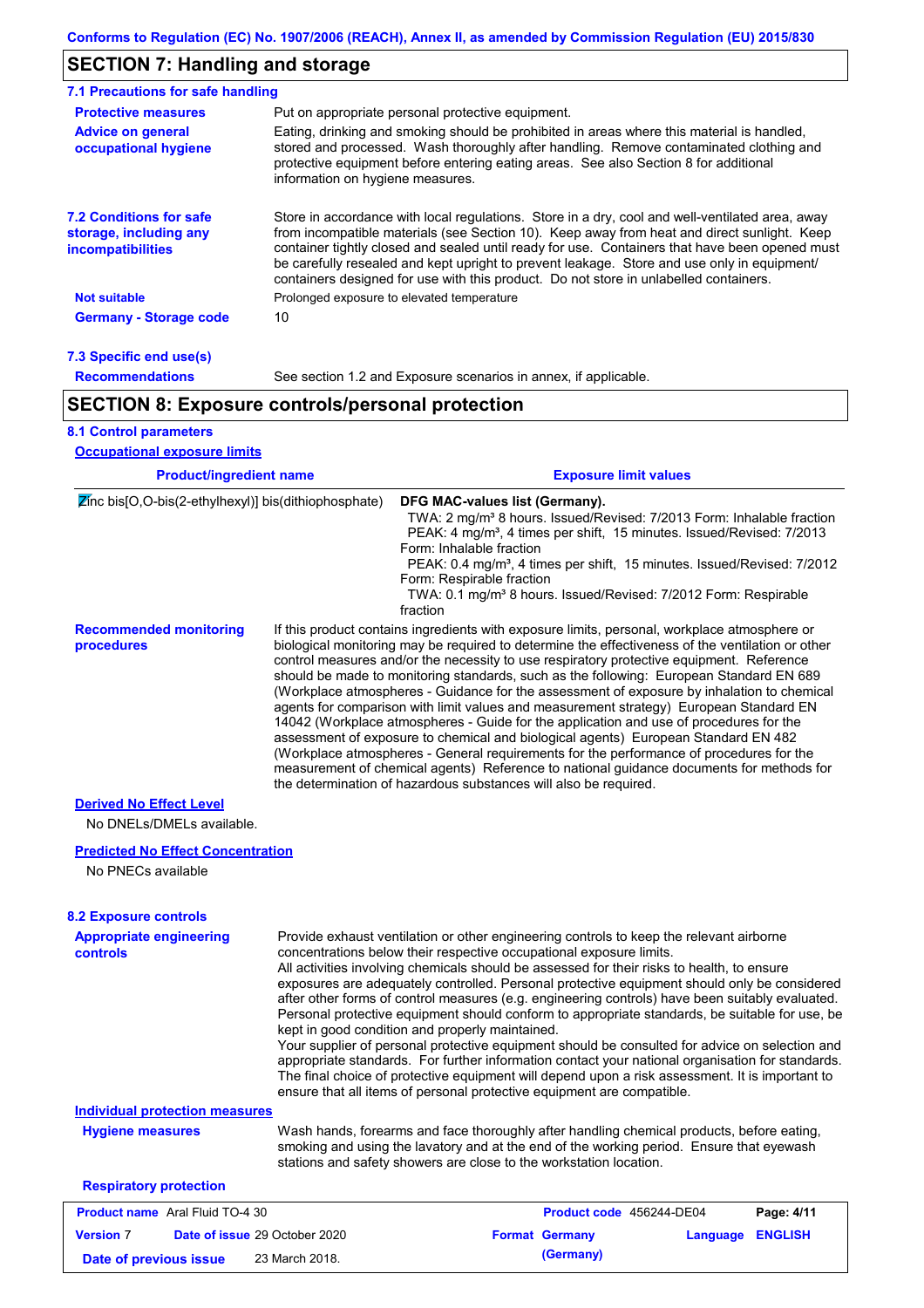## **SECTION 8: Exposure controls/personal protection**

**Hand protection**

**Skin protection**

In case of insufficient ventilation, wear suitable respiratory equipment. The correct choice of respiratory protection depends upon the chemicals being handled, the conditions of work and use, and the condition of the respiratory equipment. Safety procedures should be developed for each intended application. Respiratory protection equipment should therefore be chosen in consultation with the supplier/manufacturer and with a full assessment of the working conditions.

**Eye/face protection** Safety glasses with side shields.

### **General Information:**

Because specific work environments and material handling practices vary, safety procedures should be developed for each intended application. The correct choice of protective gloves depends upon the chemicals being handled, and the conditions of work and use. Most gloves provide protection for only a limited time before they must be discarded and replaced (even the best chemically resistant gloves will break down after repeated chemical exposures).

Gloves should be chosen in consultation with the supplier / manufacturer and taking account of a full assessment of the working conditions.

Recommended: Nitrile gloves. **Breakthrough time:**

Breakthrough time data are generated by glove manufacturers under laboratory test conditions and represent how long a glove can be expected to provide effective permeation resistance. It is important when following breakthrough time recommendations that actual workplace conditions are taken into account. Always consult with your glove supplier for up-to-date technical information on breakthrough times for the recommended glove type. Our recommendations on the selection of gloves are as follows:

#### Continuous contact:

Gloves with a minimum breakthrough time of 240 minutes, or >480 minutes if suitable gloves can be obtained.

If suitable gloves are not available to offer that level of protection, gloves with shorter breakthrough times may be acceptable as long as appropriate glove maintenance and replacement regimes are determined and adhered to.

Short-term / splash protection:

Recommended breakthrough times as above.

It is recognised that for short-term, transient exposures, gloves with shorter breakthrough times may commonly be used. Therefore, appropriate maintenance and replacement regimes must be determined and rigorously followed.

### **Glove Thickness:**

For general applications, we recommend gloves with a thickness typically greater than 0.35 mm.

It should be emphasised that glove thickness is not necessarily a good predictor of glove resistance to a specific chemical, as the permeation efficiency of the glove will be dependent on the exact composition of the glove material. Therefore, glove selection should also be based on consideration of the task requirements and knowledge of breakthrough times. Glove thickness may also vary depending on the glove manufacturer, the glove type and the glove model. Therefore, the manufacturers' technical data should always be taken into account to ensure selection of the most appropriate glove for the task.

Note: Depending on the activity being conducted, gloves of varying thickness may be required for specific tasks. For example:

 • Thinner gloves (down to 0.1 mm or less) may be required where a high degree of manual dexterity is needed. However, these gloves are only likely to give short duration protection and would normally be just for single use applications, then disposed of.

 • Thicker gloves (up to 3 mm or more) may be required where there is a mechanical (as well as a chemical) risk i.e. where there is abrasion or puncture potential.

| <b>Product name</b> Aral Fluid TO-4 30 |                                      | <b>Product code</b> 456244-DE04 |                  | Page: 5/11 |
|----------------------------------------|--------------------------------------|---------------------------------|------------------|------------|
| <b>Version 7</b>                       | <b>Date of issue 29 October 2020</b> | <b>Format Germany</b>           | Language ENGLISH |            |
| Date of previous issue                 | 23 March 2018.                       | (Germany)                       |                  |            |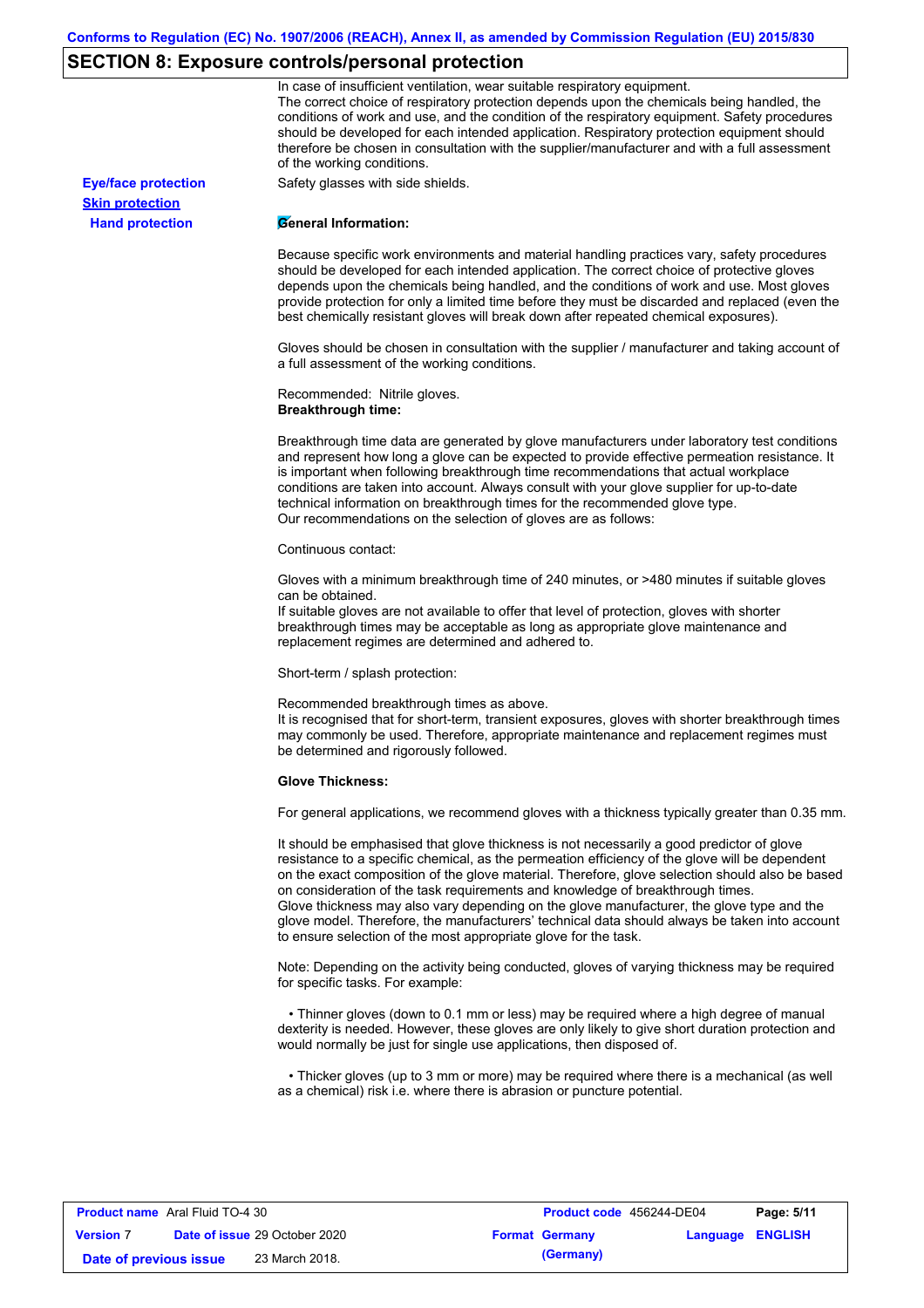# **SECTION 8: Exposure controls/personal protection**

| <b>Skin and body</b>                      | Use of protective clothing is good industrial practice.<br>Personal protective equipment for the body should be selected based on the task being<br>performed and the risks involved and should be approved by a specialist before handling this<br>product.<br>Cotton or polyester/cotton overalls will only provide protection against light superficial<br>contamination that will not soak through to the skin. Overalls should be laundered on a regular<br>basis. When the risk of skin exposure is high (e.g. when cleaning up spillages or if there is a<br>risk of splashing) then chemical resistant aprons and/or impervious chemical suits and boots<br>will be required. |
|-------------------------------------------|---------------------------------------------------------------------------------------------------------------------------------------------------------------------------------------------------------------------------------------------------------------------------------------------------------------------------------------------------------------------------------------------------------------------------------------------------------------------------------------------------------------------------------------------------------------------------------------------------------------------------------------------------------------------------------------|
| <b>Refer to standards:</b>                | Respiratory protection: EN 529<br>Gloves: EN 420, EN 374<br>Eye protection: EN 166<br>Filtering half-mask: EN 149<br>Filtering half-mask with valve: EN 405<br>Half-mask: EN 140 plus filter<br>Full-face mask: EN 136 plus filter<br>Particulate filters: EN 143<br>Gas/combined filters: EN 14387                                                                                                                                                                                                                                                                                                                                                                                   |
| <b>Environmental exposure</b><br>controls | Emissions from ventilation or work process equipment should be checked to ensure they<br>comply with the requirements of environmental protection legislation. In some cases, fume<br>scrubbers, filters or engineering modifications to the process equipment will be necessary to<br>reduce emissions to acceptable levels.                                                                                                                                                                                                                                                                                                                                                         |

# **SECTION 9: Physical and chemical properties**

## **9.1 Information on basic physical and chemical properties**

| <b>Appearance</b>                                      |                                                                                                                                 |
|--------------------------------------------------------|---------------------------------------------------------------------------------------------------------------------------------|
| <b>Physical state</b>                                  | Liquid.                                                                                                                         |
| <b>Colour</b>                                          | Not available.                                                                                                                  |
| Odour                                                  | Not available.                                                                                                                  |
| <b>Odour threshold</b>                                 | Not available.                                                                                                                  |
| рH                                                     | Not available.                                                                                                                  |
| <b>Melting point/freezing point</b>                    | Not available.                                                                                                                  |
| Initial boiling point and boiling<br>range             | Not available.                                                                                                                  |
| <b>Pour point</b>                                      | $<$ -25 °C                                                                                                                      |
| <b>Flash point</b>                                     | Open cup: >160°C (>320°F) [Cleveland.]                                                                                          |
| <b>Evaporation rate</b>                                | Not available.                                                                                                                  |
| <b>Flammability (solid, gas)</b>                       | Not available.                                                                                                                  |
| <b>Upper/lower flammability or</b><br>explosive limits | Not available.                                                                                                                  |
| <b>Vapour pressure</b>                                 | Not available.                                                                                                                  |
| <b>Vapour density</b>                                  | Not available.                                                                                                                  |
| <b>Relative density</b>                                | Not available.                                                                                                                  |
| <b>Density</b>                                         | <1000 kg/m <sup>3</sup> (<1 g/cm <sup>3</sup> ) at 15 <sup>°</sup> C                                                            |
| <b>Solubility(ies)</b>                                 | insoluble in water.                                                                                                             |
| <b>Partition coefficient: n-octanol/</b><br>water      | Not available.                                                                                                                  |
| <b>Auto-ignition temperature</b>                       | Not available.                                                                                                                  |
| <b>Decomposition temperature</b>                       | Not available.                                                                                                                  |
| <b>Viscosity</b>                                       | Kinematic: 96 mm <sup>2</sup> /s (96 cSt) at $40^{\circ}$ C<br>Kinematic: 11.4 mm <sup>2</sup> /s (11.4 cSt) at $100^{\circ}$ C |
| <b>Explosive properties</b>                            | Not available.                                                                                                                  |
| <b>Oxidising properties</b>                            | Not available.                                                                                                                  |

### **9.2 Other information**

No additional information.

| <b>Product name</b> Aral Fluid TO-4 30 |                                      | <b>Product code</b> 456244-DE04 |                         | Page: 6/11 |
|----------------------------------------|--------------------------------------|---------------------------------|-------------------------|------------|
| <b>Version 7</b>                       | <b>Date of issue 29 October 2020</b> | <b>Format Germany</b>           | <b>Language ENGLISH</b> |            |
| Date of previous issue                 | 23 March 2018.                       | (Germany)                       |                         |            |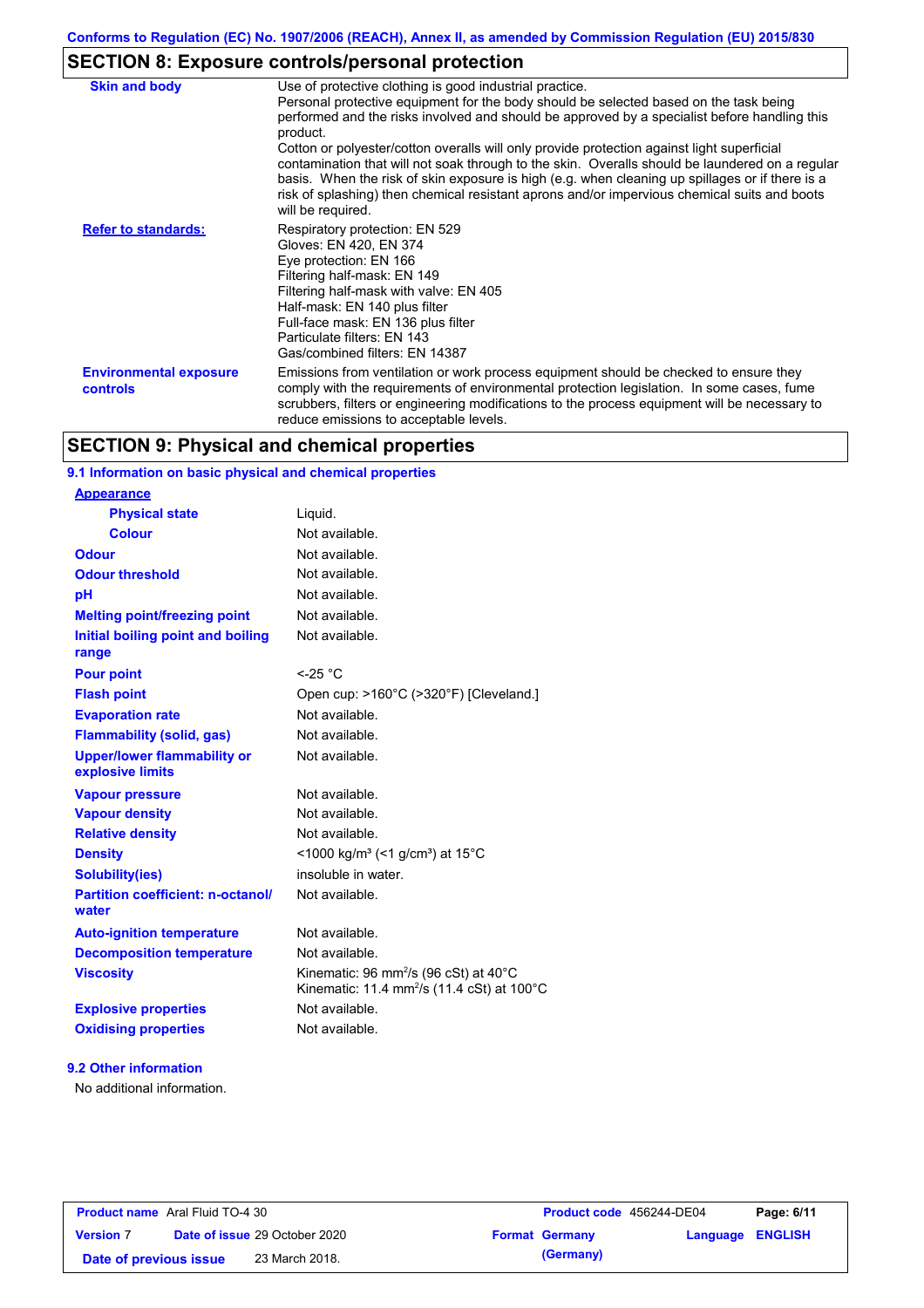| <b>SECTION 10: Stability and reactivity</b>     |                                                                                                                                                                         |
|-------------------------------------------------|-------------------------------------------------------------------------------------------------------------------------------------------------------------------------|
| <b>10.1 Reactivity</b>                          | No specific test data available for this product. Refer to Conditions to avoid and Incompatible<br>materials for additional information.                                |
| <b>10.2 Chemical stability</b>                  | The product is stable.                                                                                                                                                  |
| 10.3 Possibility of<br>hazardous reactions      | Under normal conditions of storage and use, hazardous reactions will not occur.<br>Under normal conditions of storage and use, hazardous polymerisation will not occur. |
| <b>10.4 Conditions to avoid</b>                 | Avoid all possible sources of ignition (spark or flame).                                                                                                                |
| <b>10.5 Incompatible materials</b>              | Reactive or incompatible with the following materials: oxidising materials.                                                                                             |
| <b>10.6 Hazardous</b><br>decomposition products | Under normal conditions of storage and use, hazardous decomposition products should not be<br>produced.                                                                 |

# **SECTION 11: Toxicological information**

| 11.1 Information on toxicological effects          |                                                                                                                             |
|----------------------------------------------------|-----------------------------------------------------------------------------------------------------------------------------|
| <b>Acute toxicity estimates</b>                    |                                                                                                                             |
| Not available.                                     |                                                                                                                             |
| <b>Information on likely</b><br>routes of exposure | Routes of entry anticipated: Dermal, Inhalation.                                                                            |
| <b>Potential acute health effects</b>              |                                                                                                                             |
| <b>Inhalation</b>                                  | Vapour inhalation under ambient conditions is not normally a problem due to low vapour<br>pressure.                         |
| <b>Ingestion</b>                                   | No known significant effects or critical hazards.                                                                           |
| <b>Skin contact</b>                                | No known significant effects or critical hazards.                                                                           |
| <b>Eye contact</b>                                 | Not classified as an eye irritant. Based on data available for this or related materials.                                   |
|                                                    | Symptoms related to the physical, chemical and toxicological characteristics                                                |
| <b>Inhalation</b>                                  | May be harmful by inhalation if exposure to vapour, mists or fumes resulting from thermal<br>decomposition products occurs. |
| <b>Ingestion</b>                                   | No specific data.                                                                                                           |
| <b>Skin contact</b>                                | No specific data.                                                                                                           |
| <b>Eye contact</b>                                 | No specific data.                                                                                                           |
|                                                    | Delayed and immediate effects as well as chronic effects from short and long-term exposure                                  |
| <b>Inhalation</b>                                  | Overexposure to the inhalation of airborne droplets or aerosols may cause irritation of the<br>respiratory tract.           |
| <b>Ingestion</b>                                   | Ingestion of large quantities may cause nausea and diarrhoea.                                                               |
| <b>Skin contact</b>                                | Prolonged or repeated contact can defat the skin and lead to irritation and/or dermatitis.                                  |
| <b>Eye contact</b>                                 | Potential risk of transient stinging or redness if accidental eye contact occurs.                                           |
| <b>Potential chronic health effects</b>            |                                                                                                                             |
| <b>General</b>                                     | No known significant effects or critical hazards.                                                                           |
| <b>Carcinogenicity</b>                             | No known significant effects or critical hazards.                                                                           |
| <b>Mutagenicity</b>                                | No known significant effects or critical hazards.                                                                           |
| <b>Developmental effects</b>                       | No known significant effects or critical hazards.                                                                           |
| <b>Fertility effects</b>                           | No known significant effects or critical hazards.                                                                           |

# **SECTION 12: Ecological information**

**12.1 Toxicity Environmental hazards** Not classified as dangerous

### **12.2 Persistence and degradability**

Expected to be biodegradable.

### **12.3 Bioaccumulative potential**

This product is not expected to bioaccumulate through food chains in the environment.

### **12.4 Mobility in soil**

| <b>Product name</b> Aral Fluid TO-4 30 |                                      | <b>Product code</b> 456244-DE04 |                  | Page: 7/11 |
|----------------------------------------|--------------------------------------|---------------------------------|------------------|------------|
| <b>Version 7</b>                       | <b>Date of issue 29 October 2020</b> | <b>Format Germany</b>           | Language ENGLISH |            |
| Date of previous issue                 | 23 March 2018.                       | (Germany)                       |                  |            |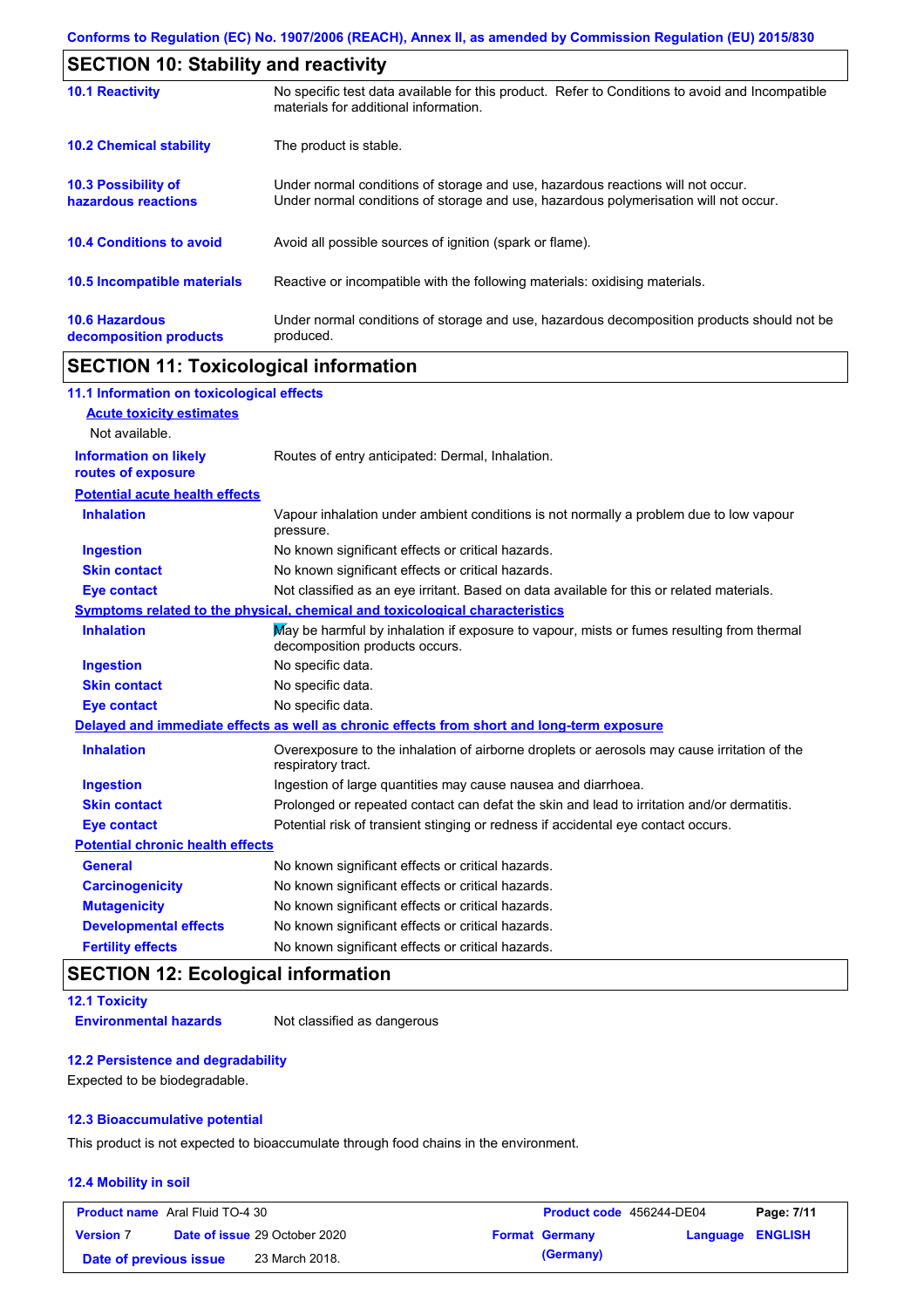| Conforms to Regulation (EC) No. 1907/2006 (REACH), Annex II, as amended by Commission Regulation (EU) 2015/830 |  |
|----------------------------------------------------------------------------------------------------------------|--|
|----------------------------------------------------------------------------------------------------------------|--|

## **SECTION 12: Ecological information**

| <b>Soil/water partition</b> | Not available.                                                       |
|-----------------------------|----------------------------------------------------------------------|
| <b>coefficient (Koc)</b>    |                                                                      |
| <b>Mobility</b>             | Spillages may penetrate the soil causing ground water contamination. |

### **12.5 Results of PBT and vPvB assessment**

Product does not meet the criteria for PBT or vPvB according to Regulation (EC) No. 1907/2006, Annex XIII.

| 12.6 Other adverse effects          |                                                                                                                           |
|-------------------------------------|---------------------------------------------------------------------------------------------------------------------------|
| <b>Other ecological information</b> | Spills may form a film on water surfaces causing physical damage to organisms. Oxygen<br>transfer could also be impaired. |

## **SECTION 13: Disposal considerations**

### **13.1 Waste treatment methods**

### **Product**

**Methods of disposal**

Where possible, arrange for product to be recycled. Dispose of via an authorised person/ licensed waste disposal contractor in accordance with local regulations.

### **Hazardous waste** Yes.

**European waste catalogue (EWC)**

| Waste code | <b>Waste designation</b>                                         |
|------------|------------------------------------------------------------------|
| 13 02 05*  | Imineral-based non-chlorinated engine, gear and lubricating oils |

However, deviation from the intended use and/or the presence of any potential contaminants may require an alternative waste disposal code to be assigned by the end user.

### **Packaging**

**Methods of disposal** Where possible, arrange for product to be recycled. Dispose of via an authorised person/

**Special precautions**

licensed waste disposal contractor in accordance with local regulations. This material and its container must be disposed of in a safe way. Empty containers or liners

may retain some product residues. Avoid dispersal of spilt material and runoff and contact with soil, waterways, drains and sewers. **References** Commission 2014/955/EU Directive 2008/98/EC

## **SECTION 14: Transport information**

|                                                | <b>ADR/RID</b> | <b>ADN</b>     | <b>IMDG</b>    | <b>IATA</b>    |
|------------------------------------------------|----------------|----------------|----------------|----------------|
| 14.1 UN number                                 | Not regulated. | Not regulated. | Not regulated. | Not regulated. |
| 14.2 UN proper<br>shipping name                |                |                |                |                |
| <b>14.3 Transport</b><br>hazard class(es)      |                |                |                |                |
| <b>14.4 Packing</b><br>group                   |                |                |                |                |
| 14.5<br><b>Environmental</b><br><b>hazards</b> | No.            | No.            | No.            | No.            |
| <b>Additional</b><br>information               |                |                |                |                |

**14.6 Special precautions for user** Not available.

**14.7 Transport in bulk according to Annex II of Marpol and the IBC Code** Not available.

| <b>Product name</b> Aral Fluid TO-4 30 |  |                                      | <b>Product code</b> 456244-DE04 |                       | Page: 8/11              |  |
|----------------------------------------|--|--------------------------------------|---------------------------------|-----------------------|-------------------------|--|
| <b>Version 7</b>                       |  | <b>Date of issue 29 October 2020</b> |                                 | <b>Format Germany</b> | <b>Language ENGLISH</b> |  |
| Date of previous issue                 |  | 23 March 2018.                       |                                 | (Germany)             |                         |  |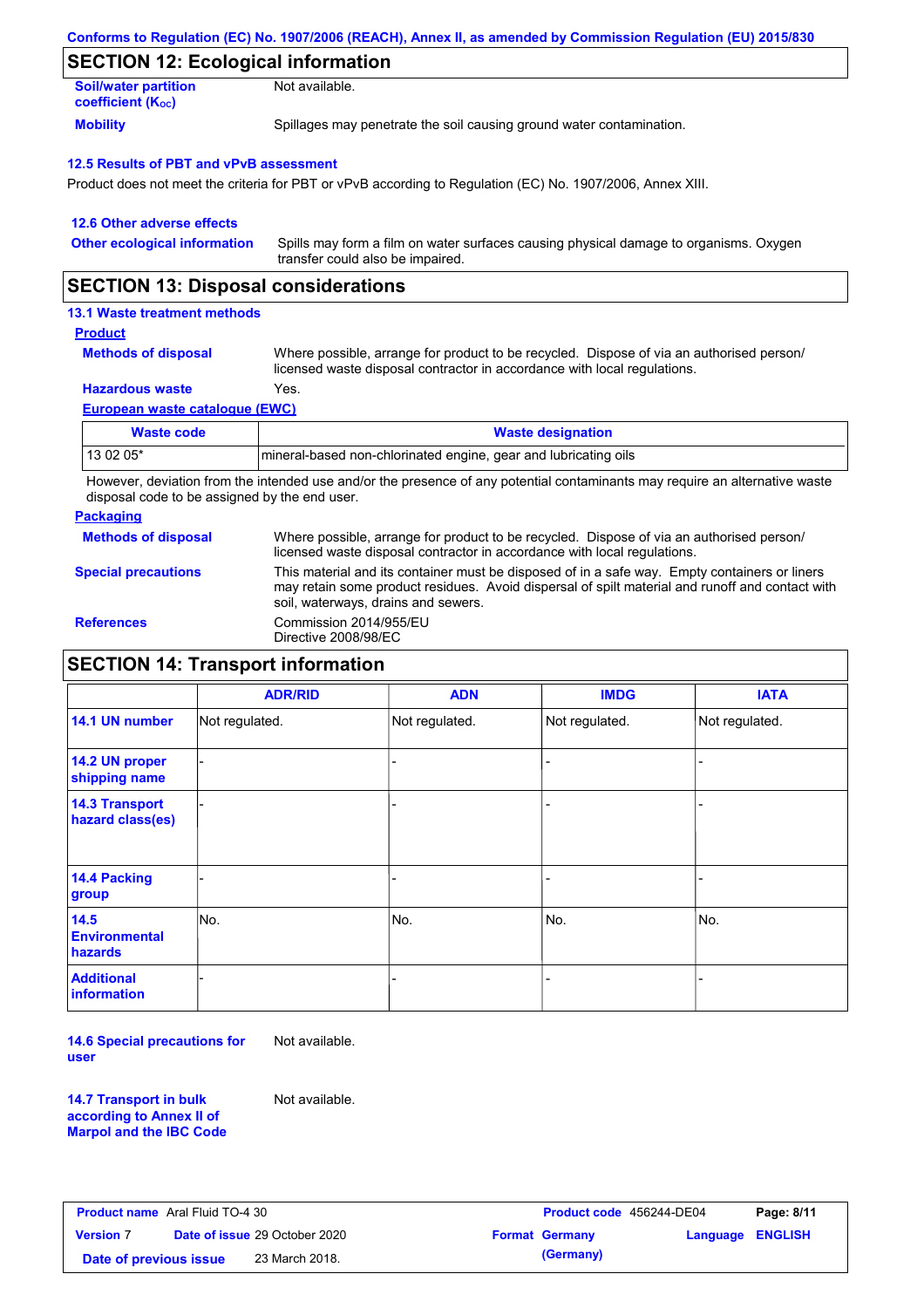# **SECTION 15: Regulatory information**

|                                                                  | 15.1 Safety, health and environmental regulations/legislation specific for the substance or mixture                                                                                                                                                     |
|------------------------------------------------------------------|---------------------------------------------------------------------------------------------------------------------------------------------------------------------------------------------------------------------------------------------------------|
| EU Regulation (EC) No. 1907/2006 (REACH)                         |                                                                                                                                                                                                                                                         |
| <b>Annex XIV - List of substances subject to authorisation</b>   |                                                                                                                                                                                                                                                         |
| <b>Annex XIV</b>                                                 |                                                                                                                                                                                                                                                         |
| None of the components are listed.                               |                                                                                                                                                                                                                                                         |
| <b>Substances of very high concern</b>                           |                                                                                                                                                                                                                                                         |
| None of the components are listed.                               |                                                                                                                                                                                                                                                         |
| <b>Other regulations</b>                                         |                                                                                                                                                                                                                                                         |
| <b>REACH Status</b>                                              | The company, as identified in Section 1, sells this product in the EU in compliance with the<br>current requirements of REACH.                                                                                                                          |
| <b>United States inventory</b><br>(TSCA 8b)                      | All components are active or exempted.                                                                                                                                                                                                                  |
| <b>Australia inventory (AICS)</b>                                | All components are listed or exempted.                                                                                                                                                                                                                  |
| <b>Canada inventory</b>                                          | All components are listed or exempted.                                                                                                                                                                                                                  |
| <b>China inventory (IECSC)</b>                                   | At least one component is not listed.                                                                                                                                                                                                                   |
| <b>Japan inventory (ENCS)</b>                                    | All components are listed or exempted.                                                                                                                                                                                                                  |
| <b>Korea inventory (KECI)</b>                                    | All components are listed or exempted.                                                                                                                                                                                                                  |
| <b>Philippines inventory</b><br>(PICCS)                          | All components are listed or exempted.                                                                                                                                                                                                                  |
| <b>Taiwan Chemical</b><br><b>Substances Inventory</b><br>(TCSI)  | All components are listed or exempted.                                                                                                                                                                                                                  |
| Ozone depleting substances (1005/2009/EU)                        |                                                                                                                                                                                                                                                         |
| Not listed.                                                      |                                                                                                                                                                                                                                                         |
| <b>Prior Informed Consent (PIC) (649/2012/EU)</b><br>Not listed. |                                                                                                                                                                                                                                                         |
| <b>EU - Water framework directive - Priority substances</b>      |                                                                                                                                                                                                                                                         |
| Mone of the components are listed.                               |                                                                                                                                                                                                                                                         |
| <b>Seveso Directive</b>                                          |                                                                                                                                                                                                                                                         |
| This product is not controlled under the Seveso Directive.       |                                                                                                                                                                                                                                                         |
| <b>National requlations</b>                                      |                                                                                                                                                                                                                                                         |
| <b>Hazardous incident ordinance</b>                              |                                                                                                                                                                                                                                                         |
| <b>Hazard class for water</b>                                    | (classified according AwSV)<br>1                                                                                                                                                                                                                        |
| <b>Prohibited Chemicals</b>                                      | When placed on the market in Germany, this product is not subject to the Prohibited Chemicals                                                                                                                                                           |
| <b>Regulation</b><br>(ChemVerbotsV)                              | Regulation (ChemVerbotsV).                                                                                                                                                                                                                              |
| <b>Occupational restrictions</b>                                 | Observe employment restrictions in the following:<br>Gesetz zum Schutz der arbeitenden Jugend (Jugendarbeitsschutzgesetz - JArbSchG)<br>Gesetz zum Schutz von Müttern bei der Arbeit, in der Ausbildung und im Studium<br>(Mutterschutzgesetz – MuSchG) |
|                                                                  | A Chemical Safety Assessment has been carried out for one or more of the substances within                                                                                                                                                              |

| <b>Abbreviations and acronyms</b>      | ADN = European Provisions concerning the International Carriage of Dangerous Goods by<br>Inland Waterway<br>ADR = The European Agreement concerning the International Carriage of Dangerous Goods by<br>Road<br>$ATE = Acute Toxicity Estimate$<br>BCF = Bioconcentration Factor<br>CAS = Chemical Abstracts Service<br>CLP = Classification, Labelling and Packaging Regulation [Regulation (EC) No. 1272/2008]<br>CSA = Chemical Safety Assessment<br>CSR = Chemical Safety Report<br>DMEL = Derived Minimal Effect Level<br>DNEL = Derived No Effect Level<br>EINECS = European Inventory of Existing Commercial chemical Substances<br>ES = Exposure Scenario |                                 |          |                |
|----------------------------------------|-------------------------------------------------------------------------------------------------------------------------------------------------------------------------------------------------------------------------------------------------------------------------------------------------------------------------------------------------------------------------------------------------------------------------------------------------------------------------------------------------------------------------------------------------------------------------------------------------------------------------------------------------------------------|---------------------------------|----------|----------------|
| <b>Product name</b> Aral Fluid TO-4 30 |                                                                                                                                                                                                                                                                                                                                                                                                                                                                                                                                                                                                                                                                   | <b>Product code</b> 456244-DE04 |          | Page: 9/11     |
| <b>Version 7</b>                       | <b>Date of issue 29 October 2020</b>                                                                                                                                                                                                                                                                                                                                                                                                                                                                                                                                                                                                                              | <b>Format Germany</b>           | Language | <b>ENGLISH</b> |
| Date of previous issue                 | 23 March 2018.                                                                                                                                                                                                                                                                                                                                                                                                                                                                                                                                                                                                                                                    | (Germany)                       |          |                |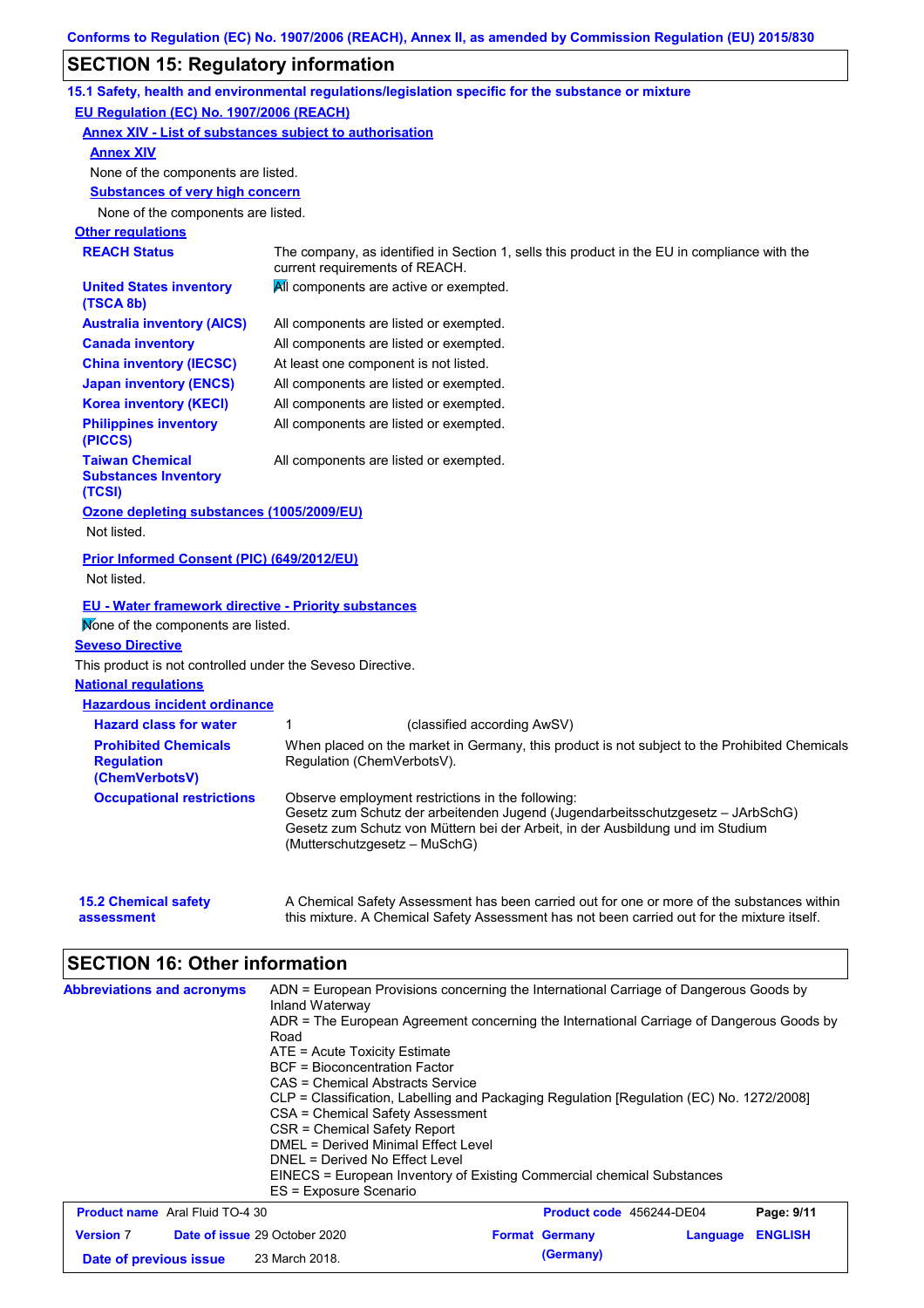## **SECTION 16: Other information**

| EUH statement = CLP-specific Hazard statement                                                                              |
|----------------------------------------------------------------------------------------------------------------------------|
| EWC = European Waste Catalogue                                                                                             |
| GHS = Globally Harmonized System of Classification and Labelling of Chemicals                                              |
| IATA = International Air Transport Association                                                                             |
| IBC = Intermediate Bulk Container                                                                                          |
| <b>IMDG = International Maritime Dangerous Goods</b>                                                                       |
| LogPow = logarithm of the octanol/water partition coefficient                                                              |
| MARPOL = International Convention for the Prevention of Pollution From Ships, 1973 as                                      |
| modified by the Protocol of 1978. ("Marpol" = marine pollution)                                                            |
| OECD = Organisation for Economic Co-operation and Development                                                              |
| PBT = Persistent, Bioaccumulative and Toxic                                                                                |
| <b>PNEC = Predicted No Effect Concentration</b>                                                                            |
| REACH = Registration, Evaluation, Authorisation and Restriction of Chemicals Regulation<br>[Requlation (EC) No. 1907/2006] |
| RID = The Regulations concerning the International Carriage of Dangerous Goods by Rail                                     |
| <b>RRN = REACH Registration Number</b>                                                                                     |
| SADT = Self-Accelerating Decomposition Temperature                                                                         |
| SVHC = Substances of Very High Concern                                                                                     |
| STOT-RE = Specific Target Organ Toxicity - Repeated Exposure                                                               |
| STOT-SE = Specific Target Organ Toxicity - Single Exposure                                                                 |
| TWA = Time weighted average                                                                                                |
| $UN = United Nations$                                                                                                      |
| UVCB = Complex hydrocarbon substance                                                                                       |
|                                                                                                                            |
| VOC = Volatile Organic Compound                                                                                            |
| vPvB = Very Persistent and Very Bioaccumulative                                                                            |
| Varies = may contain one or more of the following 64741-88-4 / RRN 01-2119488706-23,                                       |
| 64741-89-5 / RRN 01-2119487067-30, 64741-95-3 / RRN 01-2119487081-40, 64741-96-4/ RRN                                      |
| 01-2119483621-38, 64742-01-4 / RRN 01-2119488707-21, 64742-44-5 / RRN                                                      |
| 01-2119985177-24, 64742-45-6, 64742-52-5 / RRN 01-2119467170-45, 64742-53-6 / RRN                                          |
| 01-2119480375-34, 64742-54-7 / RRN 01-2119484627-25, 64742-55-8 / RRN                                                      |
| 01-2119487077-29, 64742-56-9 / RRN 01-2119480132-48, 64742-57-0 / RRN                                                      |
| 01-2119489287-22, 64742-58-1, 64742-62-7 / RRN 01-2119480472-38, 64742-63-8,                                               |
| 64742-65-0 / RRN 01-2119471299-27, 64742-70-7 / RRN 01-2119487080-42, 72623-85-9 /                                         |
| RRN 01-2119555262-43, 72623-86-0 / RRN 01-2119474878-16, 72623-87-1 / RRN                                                  |
| 01-2119474889-13                                                                                                           |
|                                                                                                                            |

### **Procedure used to derive the classification according to Regulation (EC) No. 1272/2008 [CLP/GHS]**

| <b>Classification</b>                                   |                                                                        | <b>Justification</b> |                                                                                                                                                      |  |
|---------------------------------------------------------|------------------------------------------------------------------------|----------------------|------------------------------------------------------------------------------------------------------------------------------------------------------|--|
| Not classified.                                         |                                                                        |                      |                                                                                                                                                      |  |
| <b>Full text of abbreviated H</b><br><b>statements</b>  | H318<br>H411<br>H413                                                   |                      | Causes serious eye damage.<br>Toxic to aquatic life with long lasting effects.<br>May cause long lasting harmful effects to aquatic life.            |  |
| <b>Full text of classifications</b><br><b>[CLP/GHS]</b> | Aquatic Chronic 2, H411<br>Aquatic Chronic 4, H413<br>Eye Dam. 1, H318 |                      | LONG-TERM (CHRONIC) AQUATIC HAZARD - Category 2<br>LONG-TERM (CHRONIC) AQUATIC HAZARD - Category 4<br>SERIOUS EYE DAMAGE/EYE IRRITATION - Category 1 |  |
| <b>History</b>                                          |                                                                        |                      |                                                                                                                                                      |  |
| Date of issue/ Date of<br>revision                      | 29/10/2020.                                                            |                      |                                                                                                                                                      |  |
| Date of previous issue                                  | 23/03/2018.                                                            |                      |                                                                                                                                                      |  |
| <b>Prepared by</b>                                      | <b>Product Stewardship</b>                                             |                      |                                                                                                                                                      |  |

*I* **Indicates information that has changed from previously issued version.** 

### **Notice to reader**

All reasonably practicable steps have been taken to ensure this data sheet and the health, safety and environmental information contained in it is accurate as of the date specified below. No warranty or representation, express or implied is made as to the accuracy or completeness of the data and information in this data sheet.

The data and advice given apply when the product is sold for the stated application or applications. You should not use the product other than for the stated application or applications without seeking advice from BP Group.

It is the user's obligation to evaluate and use this product safely and to comply with all applicable laws and regulations. The BP Group shall not be responsible for any damage or injury resulting from use, other than the stated product use of the material, from any failure to adhere to recommendations, or from any hazards inherent in the nature of the material. Purchasers of the product for supply to a third party for use at work, have a duty to take all necessary steps to ensure that any person handling or using the product is provided with the information in this sheet. Employers have a duty to tell employees and others who may be affected of any hazards described in this sheet and of any precautions that should be taken. You can contact the BP Group to ensure that this document is the most current available. Alteration of this document is strictly prohibited.

| <b>Product name</b> Aral Fluid TO-4 30 |  |                                      | <b>Product code</b> 456244-DE04 |                       | Page: 10/11             |  |
|----------------------------------------|--|--------------------------------------|---------------------------------|-----------------------|-------------------------|--|
| <b>Version 7</b>                       |  | <b>Date of issue 29 October 2020</b> |                                 | <b>Format Germany</b> | <b>Language ENGLISH</b> |  |
| Date of previous issue                 |  | 23 March 2018.                       |                                 | (Germany)             |                         |  |